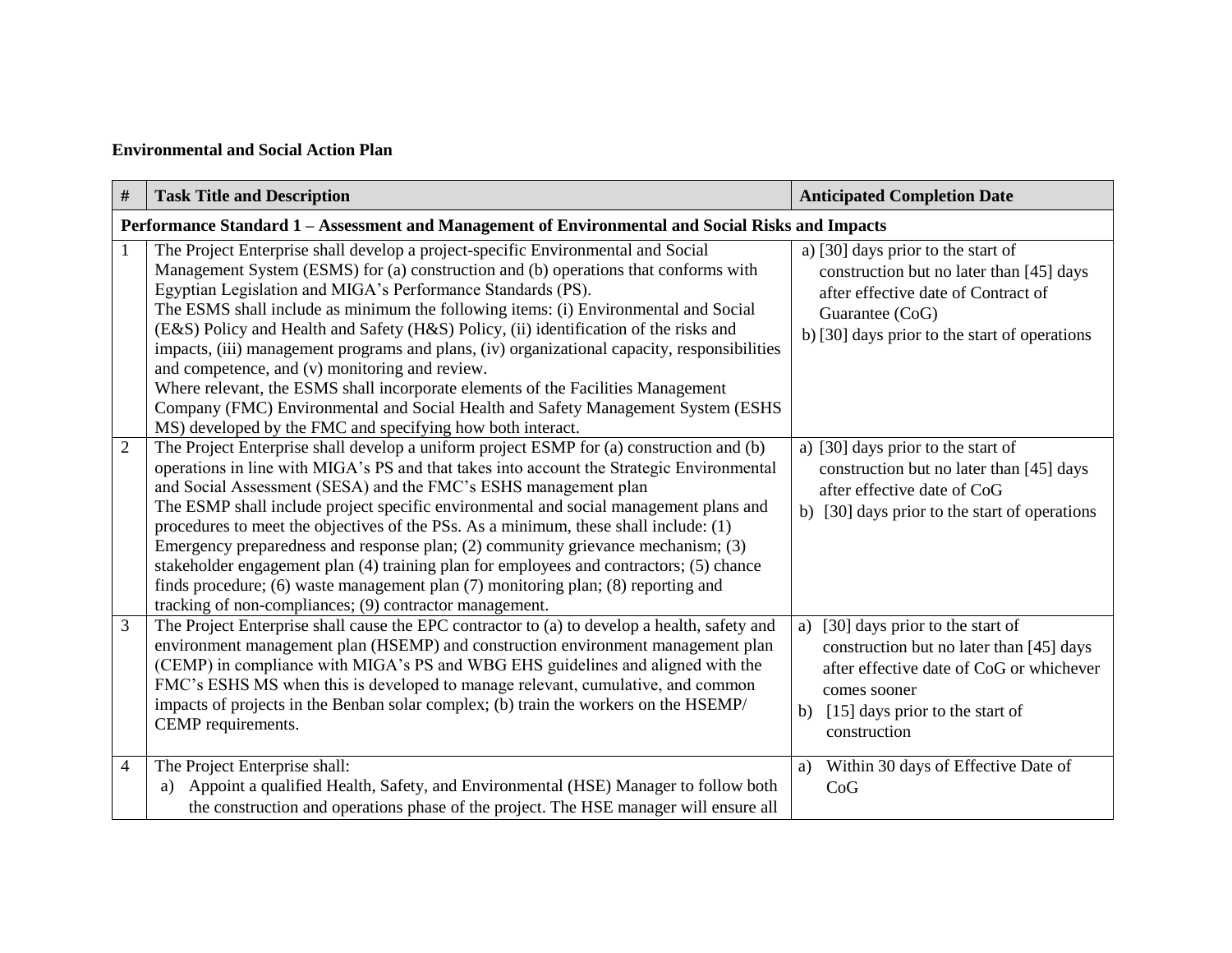| $\#$           | <b>Task Title and Description</b>                                                                                                                                                                                                                                                                                                                                                                                                                                                                                                                                                                                                                                                                           | <b>Anticipated Completion Date</b>                                                                                                                                                                                                                                                        |
|----------------|-------------------------------------------------------------------------------------------------------------------------------------------------------------------------------------------------------------------------------------------------------------------------------------------------------------------------------------------------------------------------------------------------------------------------------------------------------------------------------------------------------------------------------------------------------------------------------------------------------------------------------------------------------------------------------------------------------------|-------------------------------------------------------------------------------------------------------------------------------------------------------------------------------------------------------------------------------------------------------------------------------------------|
|                | contractors adhere to environmental, and health and safety protocols and ESMS. In<br>addition, there will be at least one on-site EHS officer for the construction phase and<br>one off-site EHS officer during operation. These will be supported by additional EHS<br>staff as required to manage the risks identified.<br>Appoint a qualified Human Resources manager to follow both the construction and<br>b)<br>operations phase of the project to manage labor and working conditions in line with<br>PS2 requirements.<br>Provide a description of project organizational structure for the implementation of all<br>c)<br>E&S and labor requirements.                                              | b) Within 30 days of Effective Date of<br>CoG<br>c) Within 30 days of Effective Date of<br>CoG                                                                                                                                                                                            |
|                | Performance Standard 2 - Labor and Working Conditions                                                                                                                                                                                                                                                                                                                                                                                                                                                                                                                                                                                                                                                       |                                                                                                                                                                                                                                                                                           |
| 5              | The Project Enterprise shall cause:<br>the EPC contractor to develop HR policy and procedures in line with MIGA's PS 2<br>a)<br>and Egyptian labor law and that these are applied to the sub-contractors<br>the O&M contractor to develop HR policy and procedures in line with MIGA's PS 2<br>b)<br>and Egyptian labor law specific to the project.<br>The HR policy and procedures shall demonstrate compliance with MIGA's requirements on:<br>working conditions and terms of employment; worker's organization; non-discrimination<br>and equal opportunity; grievance mechanism; child and forced labor.<br>c) EPC and O&M contractor to disseminate and train workers on HR policy and<br>procedures | [30] days prior to the start of<br>a)<br>construction but no later than [45] days<br>after effective date of CoG or whichever<br>comes sooner<br>[60] days prior to the start of operations<br>b)<br>Within 15 days prior to the start of<br>$\mathbf{c})$<br>construction and operations |
| 6              | The Project Enterprise shall provide overall strategy for worker accommodation and clarify<br>the entity (FMC or the developer) responsible for providing and managing accommodation<br>and ensure that the workers' accommodation complies with IFC/ EBRD Workers'<br>accommodation: process and standards.                                                                                                                                                                                                                                                                                                                                                                                                | [30] days prior to the start of construction<br>but no later than [60] days after effective<br>date of CoG or whichever comes sooner                                                                                                                                                      |
| $\overline{7}$ | The Project Enterprise shall:<br>Ensure that the EPC contractor develops occupational health and safety procedures for<br>a)<br>construction activities including but not limited to: (i) hazard identification and<br>assessment; (ii) construction site safety (barricades, safety nets, control of access,<br>clear demarcation of areas and provision of safety information to visitors); (iii)<br>specific procedures for hazardous work; (iv) worker's safety and training plan; (v)<br>personal protective equipment needs; (vi) heat stress prevention; (vii) site supervision<br>and audit procedures; (viii) incident intervention measures and (ix) reporting.                                   | [30] days prior to the start of<br>a)<br>construction but no later than [45] days<br>after effective date of CoG or whichever<br>comes sooner<br>[60] days prior to the start of operations<br>b)                                                                                         |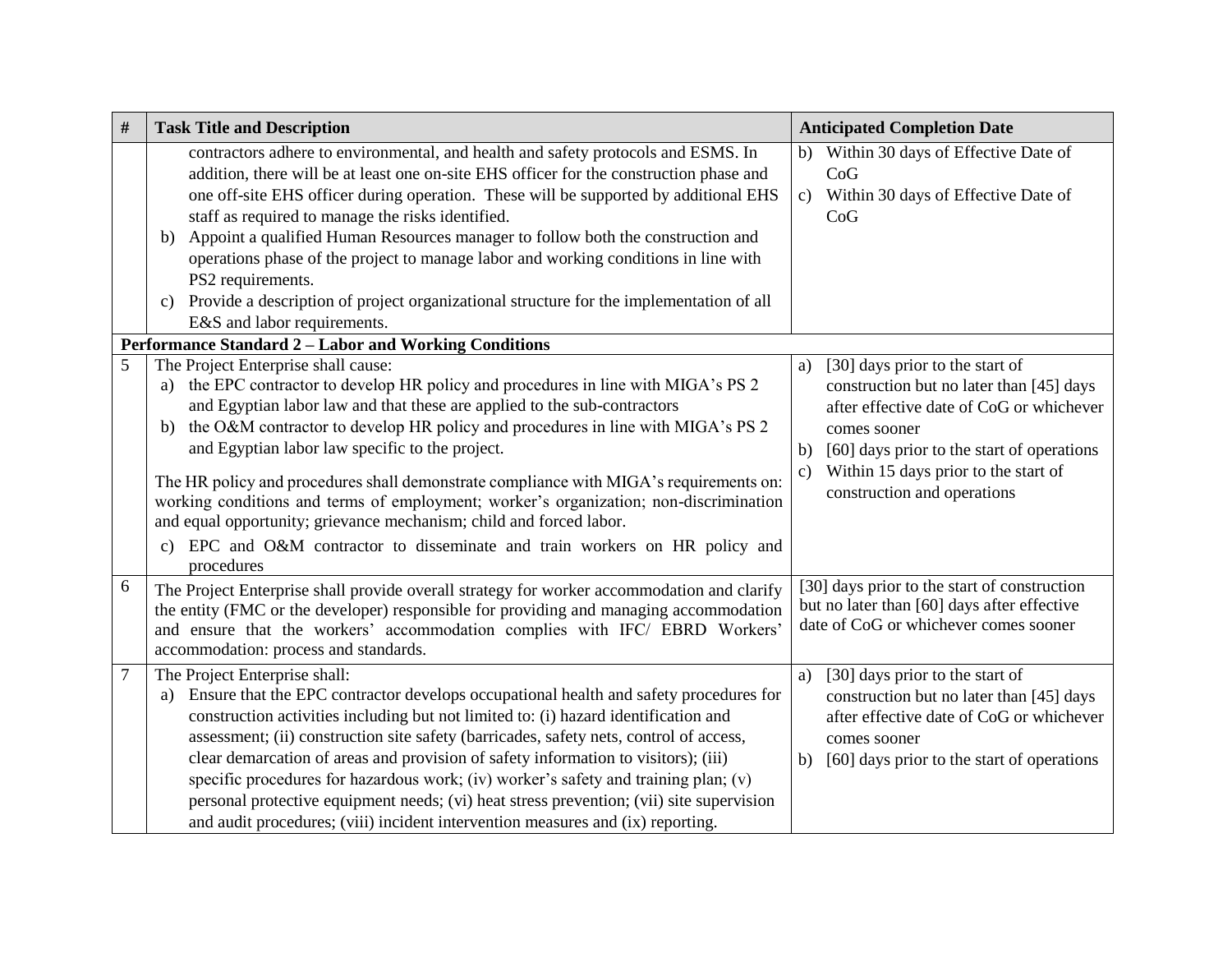| #                                                             | <b>Task Title and Description</b>                                                                                                                                                                                                                                                                                                                                                                                                                                                                                                                  | <b>Anticipated Completion Date</b>                                                                                                                                                                           |  |  |  |  |
|---------------------------------------------------------------|----------------------------------------------------------------------------------------------------------------------------------------------------------------------------------------------------------------------------------------------------------------------------------------------------------------------------------------------------------------------------------------------------------------------------------------------------------------------------------------------------------------------------------------------------|--------------------------------------------------------------------------------------------------------------------------------------------------------------------------------------------------------------|--|--|--|--|
|                                                               | develop an operations occupational health and safety procedure.<br>b)                                                                                                                                                                                                                                                                                                                                                                                                                                                                              |                                                                                                                                                                                                              |  |  |  |  |
| 8                                                             | The Project Enterprise shall ensure that MIGA's PS requirements are incorporated in third<br>party contractual agreements.                                                                                                                                                                                                                                                                                                                                                                                                                         | For future, new contractors, submit to<br>MIGA a copy of the contract template 30<br>days of the effective date of CoG.                                                                                      |  |  |  |  |
| 9                                                             | The Project Enterprise shall:<br>a) conduct a supply chain assessment of the nominated primary PV supplier to identify key<br>E&S risks/impacts and ensure the supplier complies with the principles of MIGA's PS to<br>appropriately manage these risks.<br>b) include MIGA PS requirements for supply chain (child and forced labor, occupational<br>health and safety) within supplier contracts                                                                                                                                                | a) For existing suppliers within [30] days<br>of effective date of CoG. For future,<br>suppliers to be included in the<br>procurement assessment process.<br>b) Within [30] days of effective date of<br>CoG |  |  |  |  |
|                                                               | Performance Standard 3 - Resource Efficiency and Pollution Prevention                                                                                                                                                                                                                                                                                                                                                                                                                                                                              |                                                                                                                                                                                                              |  |  |  |  |
| 10                                                            | The Project Enterprise shall cause the EPC and O&M contractor to develop a water<br>management plan which includes: (i) water requirements for each stage of the project, (ii)<br>information on water sources available, (iii) water use estimation method consistently<br>applied across plots, (iv) treatment requirements (if any)                                                                                                                                                                                                             | [30] days prior to the start of<br>a)<br>construction but no later than [45] days<br>after effective date of CoG or whichever<br>comes sooner<br>[60] days prior to the start of operations<br>b)            |  |  |  |  |
| 11                                                            | The Project Enterprise shall cause the EPC and O&M contractor to develop management<br>plans and/or procedures manage pollution related aspects of the project in line with the<br>WBG's EHS Guidelines including: dust, air quality, management of waste, hazardous<br>materials, spills, occupational noise.                                                                                                                                                                                                                                     | [30] days prior to the start of<br>a)<br>construction but no later than [45] days<br>after effective date of CoG or whichever<br>comes sooner<br>[60] days prior to the start of operations<br>b)            |  |  |  |  |
| Performance Standard 4 - Community Health Safety and Security |                                                                                                                                                                                                                                                                                                                                                                                                                                                                                                                                                    |                                                                                                                                                                                                              |  |  |  |  |
| 12                                                            | The Project Enterprise shall cause the EPC and O&M contractor to develop a traffic<br>management plan for construction and operations respectively. The traffic management<br>plan will be aligned with FMC's overarching traffic management plan and will include<br>details on how it will address the risk of accidents and communities along the roads. The<br>plan shall include requirements for appropriate signage, speed limits, any timing<br>restrictions on movements i.e. night-time and, if applicable, requirements to use escorts. | [30] days prior to the start of<br>a)<br>construction but no later than [45] days<br>after effective date of CoG or whichever<br>comes sooner<br>[30] days prior to the start of operations<br>b)            |  |  |  |  |
| 13                                                            | The Project Enterprise shall develop a security risk assessment and a security management<br>plan which captures the key elements of PS4. The Project Enterprise shall ensure that the                                                                                                                                                                                                                                                                                                                                                             | [60] days prior to the start of<br>a)<br>construction but no later than [45] days                                                                                                                            |  |  |  |  |